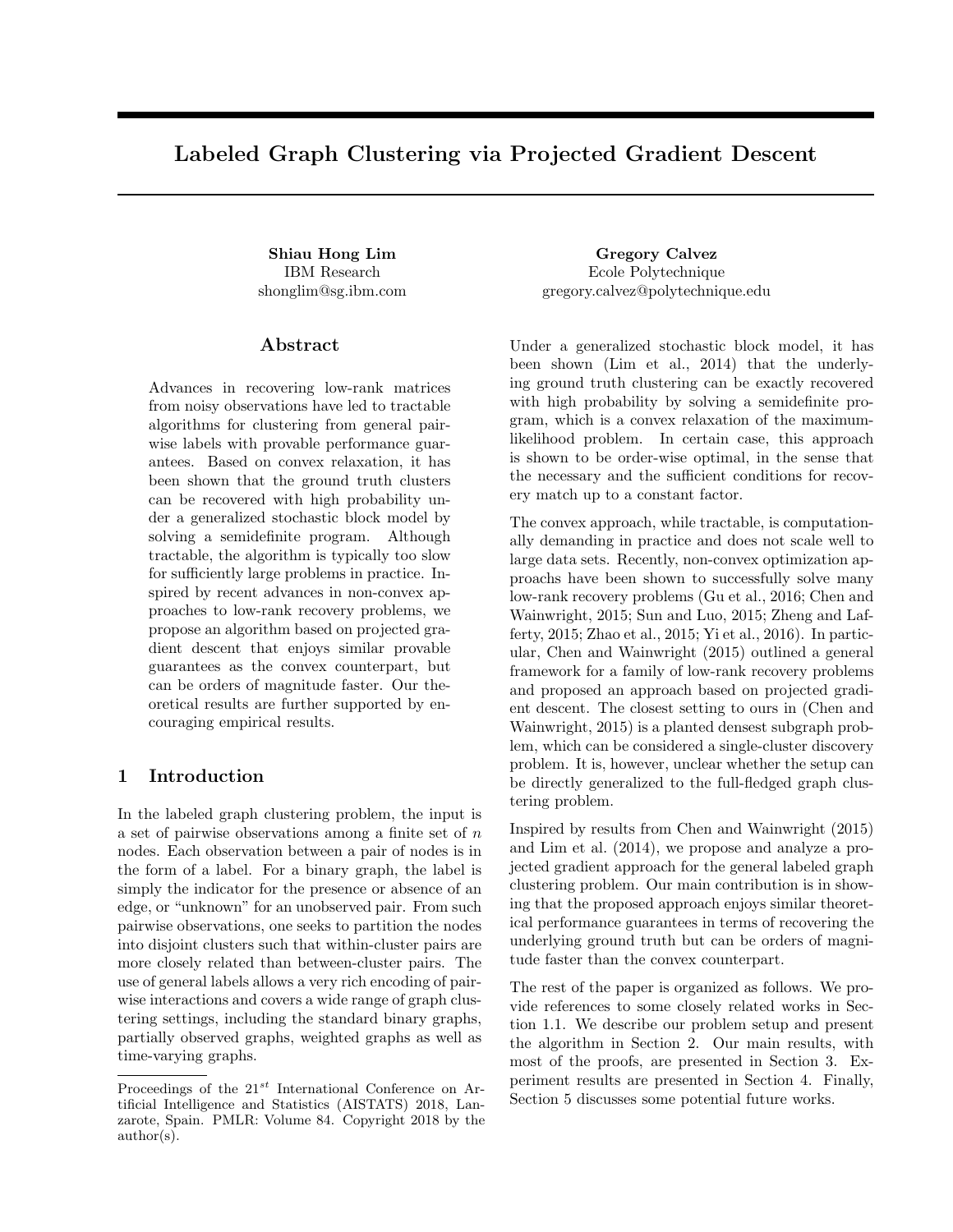#### 1.1 Related Works

The stochastic block model, also known as the planted partition model (Holland et al., 1983; Condon and Karp, 2001) have been widely used to analyze graph clustering algorithms. These include partially observed graphs (Oymak and Hassibi, 2011; Chen et al., 2014a), weighted graphs (Chen et al., 2014b), and the more general labeled graphs (Heimlicher et al., 2012; Lelarge et al., 2013; Lim et al., 2014). Approaches for graph clustering include spectral clustering (McSherry, 2001; Chaudhuri et al., 2012) and convex optimization (Mathieu and Schudy, 2010; Ames and Vavasis, 2011; Lim et al., 2014). The problem setting in (Saade et al., 2016) is very similar to ours. Their works focus on the 2-cluster case, where they derive necessary and sufficient conditions for partial recovery of the ground truth.

Also related are stochastic block models that allow overlapping clusters, or mixed memberships (Airoldi et al., 2008; Latouche et al., 2011; Kaufmann et al., 2016). There are generally fewer approaches with provable performance guarantees in this setting. An interesting recent work is by Kaufmann et al. (2016), where they propose and show the consistency of a spectral algorithm for the overlapping stochastic block models.

Gradient descent approach to low-rank recovery problems have been proposed by Burer and Monteiro (2005); Chen and Wainwright (2015); Sun and Luo (2015); Zheng and Lafferty (2015); Zhao et al. (2015); Yi et al. (2016). Other non-convex algorithms with provable guarantees include phase retrieval (Cands et al., 2015), EM (Wang et al., 2015) and tensor decompositions (Anandkumar et al., 2014). We refer the reader to these works and the references therein for further related literature.

## 2 Problem Setup and Algorithm

We assume that a ground-truth clustering exists, where  $n$  nodes are partitioned into  $r$  disjoint clusters of size  $K_1, \ldots, K_r$  respectively. Without loss of generality, we assume  $K_1 \geq K_2 \geq \ldots \geq K_r =: K$ . where K is the smallest cluster size. Define membership index set  $\mathcal{I}_k$  such that  $i \in \mathcal{I}_k$  iff node i belongs to cluster k, for  $k = 1...r$ . We use the shorthand  $k(i)$  to refer to the cluster index of node *i*. Define  $F^* \in \mathbb{R}^{n \times r}$  the cluster membership matrix where  $F_{ik}^* = 1$  if  $i \in \mathcal{I}_k$  and 0 otherwise. Let  $Y^* = F^*F^{*\top}$  be the corresponding cluster matrix. Note that  $\text{rank}(Y^*) = r$  and  $K_1 \dots K_r$ are its singular values. We define  $\kappa = \frac{K_1}{K_r}$ .

We use the generalized stochastic block model as proposed in (Lim et al., 2014), where each pair  $(i, j)$  of nodes independently generates an observed label  $\Omega_{ij} \in \mathfrak{O}$  where  $\mathfrak{O}$  is a label set. The labels are generated according to distributions  $\mu$  and  $\nu$  such that  $\Omega_{ij} \sim \mu$  if  $k(i) = k(j)$  and  $\Omega_{ij} \sim \nu$  if  $k(i) \neq k(j)$ . To illustrate, the standard stochastic block model would have  $\mathfrak{O} = \{+1, -1\}$  that corresponds to "edge" or "noedge" in the graph, with  $\mu(+1) = p$  and  $\nu(+1) = q$ .

Our objective is to recover  $Y^*$  (or  $F^*$ ) given the observations  $\Omega.$ 

#### 2.1 Convex Approach

Let  $w : \mathfrak{O} \to \mathbb{R}$  be a weight function and the matrix  $W \in \mathbb{R}^{n \times n}$  be a weight matrix where  $W_{ji} = W_{ij} =$  $w(\Omega_{ij})$  for all  $i, j \in \{1 \dots n\}$ . The convex approach to recovering  $Y^*$  involves solving the following semidefinite program:

$$
\max_{Y} \langle W, Y \rangle
$$
  
s.t.  $Y \in \mathcal{S}_{+}^{n}$ ,  
 $0 \le Y_{ij} \le 1, \forall (i, j)$ , (1)

where  $\langle W, Y \rangle = \text{trace}(W^{\top}Y)$  and  $S_{+}^{n}$  is the space of  $n \times n$  real symmetric positive semidefinite matrices.

Intuitively, one would want to assign larger weights to more informative labels. The following result states the conditions sufficient for exact recovery of  $Y^*$  from Ω:

**Theorem 1** (Lim et al. 2014). Suppose b is any number that satisfies  $|w(l)| \leq b$  almost everywhere (a.e.) over  $\mathfrak D$  with respect to  $\mu$  and  $\nu$ . There exists a universal constant  $c > 0$  such that if

$$
\min{\mathbb{E}_{\mu}w, -\mathbb{E}_{\nu}w}
$$
  
\n
$$
\geq c \frac{b \log n + \sqrt{n \log n} \sqrt{\max{\text{Var}_{\mu}w, \text{Var}_{\nu}w}}}{K},
$$
 (2)

then  $Y^*$  is the unique solution to program  $(1)$  with high  $probability.<sup>1</sup>$ 

We shall focus on weight functions where

$$
E := \mathbb{E}_{\mu} w = -\mathbb{E}_{\nu} w > 0. \tag{3}
$$

Also, we define Var  $w := \max\{\text{Var}_{\mu}w, \text{Var}_{\nu}w\}.$ 

In particular, we propose to use the "linear" weights

$$
w^{\text{LIN}}(l) := \frac{\mu(l) - \nu(l)}{\mu(l) + \nu(l)}.
$$

It is easy to see that  $-1 \leq w(l) \leq 1$  for all  $l \in \mathfrak{O}$ and that (3) holds for  $w^{\text{LIN}}$ . The following corollary is immediate:

<sup>1</sup>By high probability we mean >  $1 - n^{-d}$  where d only affects the constant c linearly.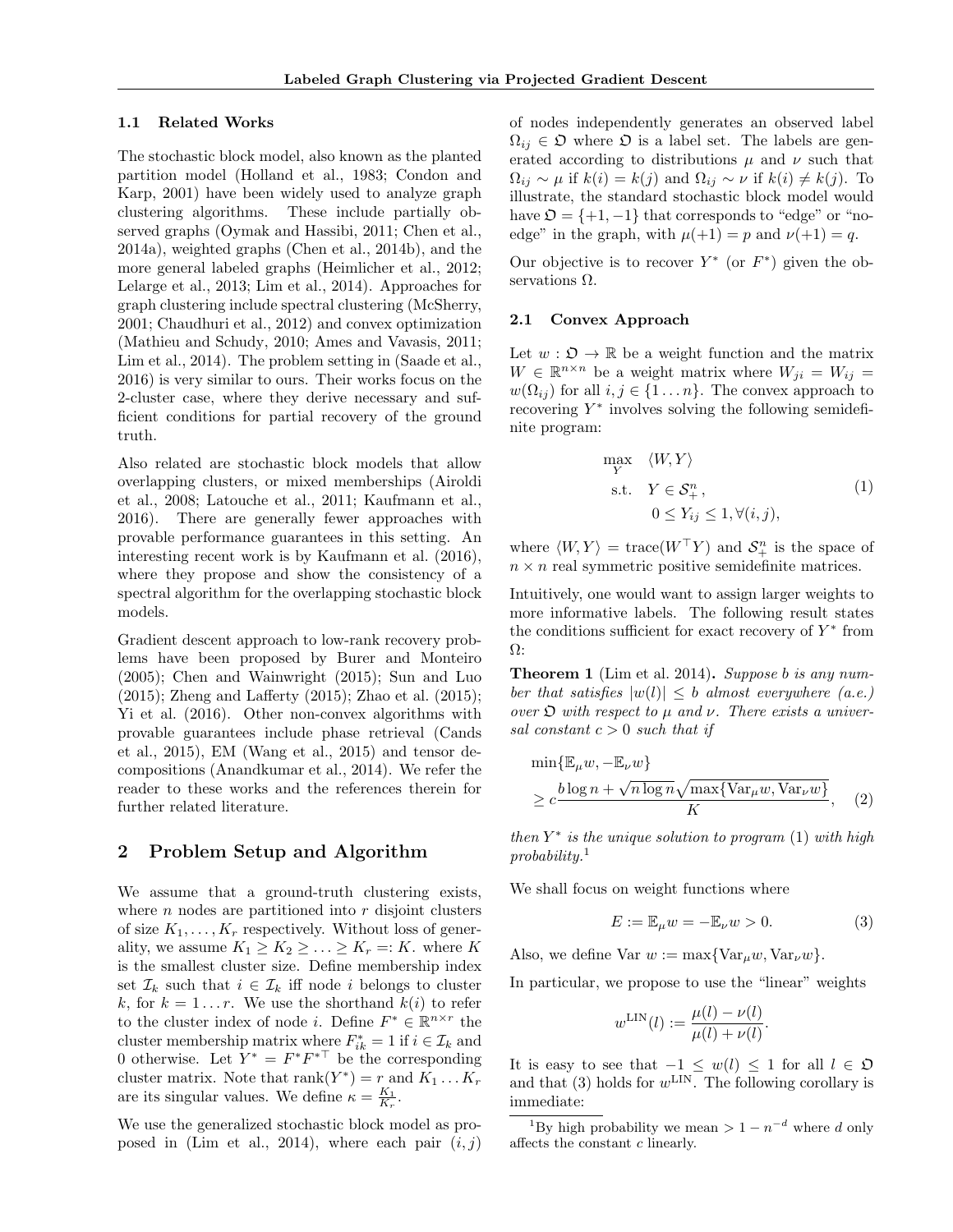**Corollary 1.** Suppose the weight function  $w^{LIN}$  is used. There exists a universal constant c such that  $Y^*$ is the unique solution to program (1) with high probability if

$$
\int_{l\in\mathfrak{O}}\frac{(\mu(l)-\nu(l))^2}{\mu(l)+\nu(l)}\,\mathrm{d}\lambda \ge c\frac{n\log n}{K^2}.\tag{4}
$$

It has been shown (Lim et al., 2017) that this is also the necessary condition (up to a constant factor) for recovery in the case of two equal-size clusters.

#### 2.2 Projected Gradient Descent

Chen and Wainwright (2015) proposed a general framework for solving low-rank recovery problems based on projected gradient descent. In particular, it solves the following semidefinite problem:

$$
\min_{Y} \mathcal{L}(Y) \quad \text{s.t.} \quad Y \in \mathcal{S}^n_+ \text{ and } Y \in \mathcal{Y}
$$

via a factorized formulation:

$$
\min_{F \in \mathbb{R}^{n \times r}} \mathcal{L}(FF^{\top}) \quad \text{s.t.} \quad F \in \mathcal{F} \tag{5}
$$

where  $\mathcal{L}: \mathcal{S}_{+}^{n} \to \mathbb{R}$  is a loss function.

Program (5) is in general non-convex even if the original program is convex. It is solved using a sequence of projected gradient descent updates as follows:

$$
F^{t+1} = \Pi_{\mathcal{F}}(F^t - \eta^t \nabla \mathcal{L}(F F^{\top}))
$$

where  $\eta^t > 0$  is a step size parameter, and  $\Pi_{\mathcal{F}}$  denotes the Euclidean projection onto the set  $\mathcal{F}$ .

Chen and Wainwright (2015) provide a set of conditions under which the projected gradient descent converges to a (near)-optimal solution. They have demonstrated that the algorithm works for the planted densest subgraph problem, which can be considered a single-cluster (rank-1) version of the more general planted partition problem. The algorithm uses  $\mathcal{F} =$  $\{F: F \in [0,1]^{n \times 1}, \sum_{i=1}^{n} F_i = K\}$ , which assumes that the cluster size  $K$  is known. It is not clear that the result can be generalized to two or more clusters.

We extend the results to solving the general labeled graph clustering problem. In particular, we propose to use

$$
\mathcal{F} = \{F : F \in [0, 1]^{n \times r}, \sum_{k=1}^{r} F_{ik} = 1, \forall i = 1...n\}.
$$
\n(6)

Under this choice of  $F$ , the conditions in Chen and Wainwright (2015) do not immediately follow. In the next section, with a much simplified proof, we show that the projected gradient descent indeed converges at linear rate under the right condition.

Algorithm 1 provides the pseudocode. The projection  $\Pi_{\mathcal{F}}$  can be done efficiently in  $O(nr \log r)$  using the algorithm described in (Wang and Carreira-Perpiñán, 2013). Due to the linear convergence rate, the stopping condition can simply be a fixed iteration count or a threshold on the change in the loss function.

#### Algorithm 1 Projected Gradient Descent

Input: Weight matrix  $W \in \mathbb{R}^{n \times n}$  symmetric, rank r, step size  $\eta$ 

Output:  $F \in [0,1]^{n \times r}$ 

- 1.  $t \leftarrow 0$ ,  $F^0$  initialized as in Section 2.3.
- 2.  $F^{t+1} = \Pi_{\mathcal{F}}(F^t + \eta WF^t)$
- 3. If stopping condition satisfied, then stop and output  $F = F^{t+1}$ .
- 4.  $t \leftarrow t + 1$ , go to step 2.

### 2.3 Initialization

To initialize Algorithm 1, we propose to perform spectral clustering on the normalized matrix

$$
W' = \left(\frac{1}{\mathbb{E}_{\mu}w - \mathbb{E}_{\nu}w}\right)(W - \mathbb{E}_{\nu}w). \tag{7}
$$

In particular, let  $U'$  be  $n \times r$  matrix whose columns are eigenvectors of  $W'$  corresponding to its r largest absolute eigenvalues. Next, run k-means on the rows of U' to obtain an initial clustering. Finally, set  $F^0$ according to this initial clustering.

## 3 Main Results

We derive our main results in this section. For any matrix A, We use  $||A||_F$  for the Frobenius norm,  $||A||_{op}$ for the operator norm,  $||A||_1 = \sum_{ij} |A_{ij}|$  and  $||A||_{\infty} =$  $\max_{ij} |A_{ij}|$  respectively.

First, note that the factorization  $Y^* = \bar{F} \bar{F}^\top$  is not unique. We define the equivalent class of valid solutions as follows

$$
\mathcal{E}(Y^*) := \{ \bar{F} \in \mathbb{R}^{n \times r} : \bar{F}\bar{F}^\top = Y^*, \bar{F} \in \mathcal{F} \}
$$

where  $\mathcal F$  is given by (6). For any  $F \in \mathcal F$ , define

$$
d(F, F^*) = \min_{\bar{F} \in \mathcal{E}(Y^*)} ||F - \bar{F}||_F.
$$

For  $t = 0, 1, \ldots$ , let

$$
\bar{F}^t := \arg\min_{\bar{F}\in\mathcal{E}(Y^*)} \|F^t - \bar{F}\|_F,
$$

where  $F^t$  are as defined in Algorithm 1. Define  $\Lambda^t :=$  $F^{t+1} - F^t$  and  $\Delta^t = F^t - \bar{F}^t$ .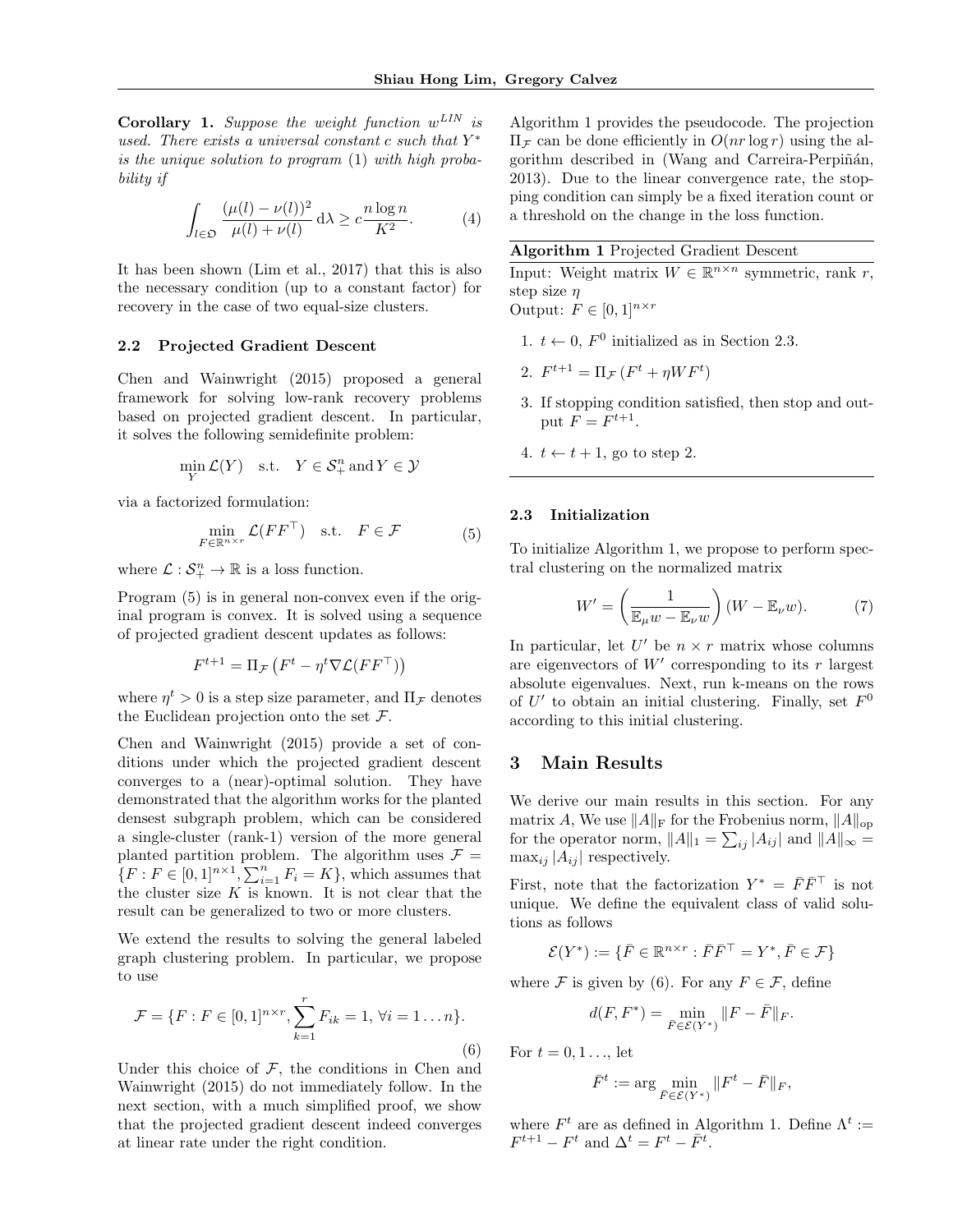The following lemma characterizes the set  $\mathcal{E}(Y^*)$ :

**Lemma 1.** Any  $\overline{F} \in \mathcal{E}(Y^*)$  satisfies  $\overline{F} = F^*P$  for some permutation matrix  $P \in \mathbb{R}^{r \times r}$ . Furthermore, for  $\mathit{any}\ \bar{F}, \bar{F}' \in \mathcal{E}(Y^*),\ \bar{F} \neq \bar{F}',\ \mathit{we}\ \mathit{have}\ \|\bar{F}-\bar{F}'\|_F \geq$  $2\sqrt{K}$ .

*Proof.* Fix any  $\bar{F} \in \mathcal{E}(Y^*)$ . Since  $\bar{F}\bar{F}^{\top} = F^*F^{*\top}$ ,  $\bar{F}$ and  $F^*$  have the same singular values. Let  $\bar{F} = U \Sigma V^{\top}$ and  $F^* = U_0 \Sigma V_0^\top$  be the rank-r SVD for  $\overline{F}$  and  $F^*$ respectively. By the spectral theorem,  $U = U_0 Q$  for some orthogonal matrix  $Q$ , and  $Q$  is block-diagonal such that  $Q\Sigma = \Sigma Q$ . Let  $P = V_0 Q V^\top$ . Then P is orthogonal and  $F^*P = U_0 \Sigma V_0^\top V_0 Q V^\top = U_0 Q \Sigma V^\top =$  $\bar{F}$ . Since both  $\bar{F}$  and  $\bar{F}_0$  are entrywise non-negative, P must be a permutation matrix. To prove the last statement, note that since  $\bar{F} \neq \bar{F}'$ , they must differ in at least two columns. Since all columns have disjoint support,  $\|\bar{F}_{.j} - \bar{F}'_{.j}\|_F^2 \ge 2K$  if  $\bar{F}_{.j} \ne \bar{F}'_{.j}$ .  $\Box$ 

The following corollary is immediate: √

Corollary 2. If  $d(F, F^*) <$  $K,$  then there is a unique  $\overline{F} \in \mathcal{E}(Y^*)$  such that  $||F - \overline{F}||_F < \sqrt{K}$ .

Our main result is stated as follows:

**Theorem 2.** Assume that the weight function satisfies (2) and (3). Suppose  $d(F^0, F^*) \leq \frac{1}{10}\sqrt{K}$ . Then, with high probability, Algorithm 1 with step size  $\eta =$  $\frac{K}{35E\sqrt{\kappa}n^2}$  generates a sequence of  $F^t$  satisfying

$$
d(F^t, F^*)^2 \le \left(1 - \frac{1}{350\kappa^3 r^2}\right)^t d(F^0, F^*)^2.
$$

In other words, when  $F^0$  is initialized sufficiently close to  $\mathcal{E}(Y^*)$ , the projected gradient descent converges exponentially fast toward the exact clustering, with high probability. Here, the randomness is over all possible label matrices generated from the ground truth.

#### 3.1 Initialization

Theorem 2 requires that we initialize  $F^0$  sufficiently close to any  $\overline{F} \in \mathcal{E}(Y^*)$ . As described in Section 2.3, we propose to perform spectral clustering to obtain  $F<sup>0</sup>$ . The following theorem shows that it can provide a suitable  $F^0$ :

Theorem 3. Assume that the weight function satisfies (3). There exists a universal constant c such that if

$$
\frac{E}{\sqrt{(2+\epsilon)\kappa r}} \ge c \frac{b \log n + \sqrt{n(\text{Var } w) \log n}}{K}, \qquad (8)
$$

then the initialization by spectral clustering using  $(1 +$  $\epsilon$ )-approximate k-means on W' as defined by (7) outputs  $F^0$  with  $d(F^0, F^*) \leq \frac{1}{10}\sqrt{K}$  with high probability.

Proof. By matrix Bernstein inequality (Tropp, 2012), we have that with high probability,

$$
||W - EW||_{\text{op}} \leq C \left( b \log n + \sqrt{n(\text{Var } w) \log n} \right)
$$

$$
\leq \frac{(\alpha)}{\sqrt{3200(2 + \epsilon)\kappa r}}
$$

where we use  $(8)$  in  $(a)$ .

Let  $\hat{U}$  and  $\tilde{U}$  be the leading eigenvectors of W' and  $\mathbb{E}W'$  respectively. By Lemma 5.1 of (Lei and Rinaldo, 2015), there exists an orthogonal matrix Q such that

$$
\|\hat{U} - \tilde{U}Q\|_{\text{F}} \le \frac{2\sqrt{2r}}{K} \|W' - \mathbb{E}W'\|_{\text{op}}
$$

$$
= \frac{\sqrt{2r}}{EK} \|W - \mathbb{E}W\|_{\text{op}} \le \frac{1}{\sqrt{1600(2+\epsilon)\kappa}} \tag{9}
$$

where we use the fact that  $\mathbb{E}W' = Y^*$  whose smallest non-zero singular value is K.

By Lemma 5.3 of (Lei and Rinaldo, 2015), with  $\delta_k := \sqrt{\frac{1}{K_k} + \frac{1}{\max_{l \neq k} K_l}}$  and  $U := \tilde{U}Q$ , we have that the number of mis-classified members in cluster  $k$  is bounded by  $|S_k|$  for  $k = 1...r$  and  $\sum_{k=1}^r |S_k| \delta_k^2 \leq$  $8(2 + \epsilon) \|\hat{U} - U\|_{\text{F}}^2$ . Therefore,

$$
d(F^{0}, F^{*})^{2} \le 2 \sum_{k=1}^{r} |S_{k}|
$$
  
\n
$$
\le 2 \sum_{k=1}^{r} |S_{k}| K_{2} \left( \frac{1}{K_{k}} + \frac{1}{\max_{l \neq k} K_{l}} \right)
$$
  
\n
$$
\le 16\kappa K (2 + \epsilon) ||\hat{U} - U||_{\text{F}}^{2}
$$
  
\n
$$
\le \frac{1}{100} K
$$

 $\Box$ 

where we use  $(9)$  in  $(b)$ .

Notice that if we hold the number of clusters  $r$  constant, then the condition (8) of Theorem 3 is identical to the condition (2) of both Theorem 1 and 2. On the other hand, if we allow the number of clusters to grow with  $n$ , then Theorem 3 admits a slower rate of grow with *n*, then Theorem 3 admits a slower rate of growth for r than  $\sqrt{n}$  (ignoring log factors), which is achievable by (2). Improving this rate is left for future work.

## 3.2 Preliminary Lemmas

To prove Theorem 2, we first need a few technical lemmas.

Lemma 2. There exists a universal constant c such that if condition (2) holds, then with probability at  $least 1 - n^{-3},$ 

$$
||W - \mathbb{E}W||_{op} \le \frac{EK}{4} \quad and \quad ||(W - \mathbb{E}W)\bar{F}||_{\infty} \le \frac{EK}{4}
$$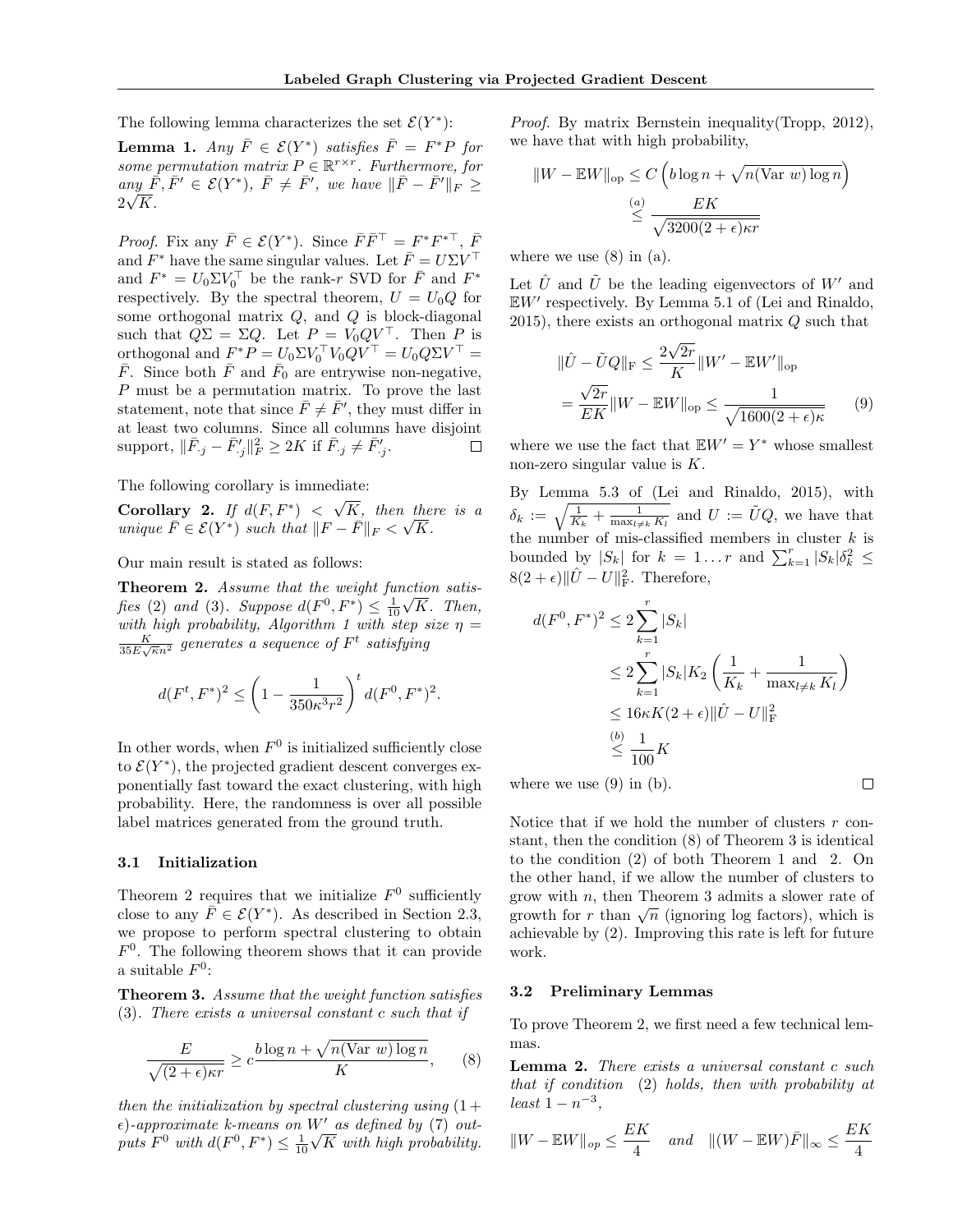for any  $\overline{F} \in \mathcal{E}(Y^*)$ .

Proof. The operator norm is bounded by matrix Bernstein inequality (Tropp, 2012). For the second inequality, note that each entry of  $(W - \mathbb{E}W)\overline{F}$  is the sum of at most  $K_1$  independent zero-mean random variables, and we can apply the standard Bernstein inequality. The bounds then follow from condition (2). We omit the details.  $\Box$ 

Lemma 3. Under the conditions of Theorem 2, if  $d(F^t, F^*) \leq \frac{1}{10}$  $n$ <sub> $\alpha$ </sub>  $\overline{K}$ , then  $d(F^{t+1}, F^*) \leq \frac{7}{50}$ √ K. Furthermore,  $\bar{F}^t = \bar{F}^{t+1}$ .

*Proof.* By Algorithm 1,  $F^{t+1} = \Pi_{\mathcal{F}}(\tilde{F}^{t+1})$  where  $\tilde{F}^{t+1} = F^t + \eta WF^t$ . The projection  $\Pi_{\mathcal{F}}$  is a convex optimization problem

$$
\Pi_{\mathcal{F}}(\tilde{F}^{t+1}) = \arg\min_{F \in \mathcal{F}} \|F - \tilde{F}^{t+1}\|_F^2.
$$

By first-order conditions for optimality, we have that

$$
\langle F^{t+1} - \tilde{F}^{t+1}, F - F^{t+1} \rangle \ge 0, \quad \forall F \in \mathcal{F}.
$$
 (10)

Taking  $F = F^t$  in (10) and re-arranging, we therefore have

$$
\|\Lambda^t\|_F^2
$$

$$
\leq \eta \langle W F^t, \Lambda^t \rangle
$$
  
\n
$$
= \eta \langle W, F^t(\Lambda^t)^\top \rangle
$$
  
\n
$$
= \eta \langle \mathbb{E} W, F^t(\Lambda^t)^\top \rangle + \eta \langle W - \mathbb{E} W, F^t(\Lambda^t)^\top \rangle
$$
  
\n
$$
\leq \eta \|\mathbb{E} W \|_{\mathcal{F}} \| F^t \|_{\text{op}} \| \Lambda^t \|_{\mathcal{F}} + \eta \| W - \mathbb{E} W \|_{\text{op}} \| F^t \|_{\mathcal{F}} \| \Lambda^t \|_{\mathcal{F}}
$$
  
\n
$$
\leq \eta (En) \left( \frac{11}{10} \sqrt{\kappa K} \right) \| \Lambda^t \|_{\mathcal{F}} + \eta \left( \frac{EK}{4} \right) \left( \frac{11}{10} \sqrt{n} \right) \| \Lambda^t \|_{\mathcal{F}}
$$
  
\n
$$
\leq \frac{1}{25} \sqrt{K} \| \Lambda^t \|_{\mathcal{F}}
$$

where in (a), we apply Lemma 2 for  $||W - EW||_{op}$  and

$$
||F^t||_{\text{op}} \le ||F^t - \bar{F}^t||_{\text{op}} + ||\bar{F}^t||_{\text{op}} \le \frac{1}{10}\sqrt{K} + \sqrt{\kappa K}
$$
  

$$
\le \frac{11}{10}\sqrt{\kappa K},
$$

and

$$
||F^t||_{\mathcal{F}} \le ||F^t - \bar{F}^t||_{\mathcal{F}} + ||\bar{F}^t||_{\mathcal{F}} \le \frac{1}{10}\sqrt{K} + \sqrt{n} \le \frac{11}{10}\sqrt{n}.
$$

Therefore,

$$
||F^{t+1} - \bar{F}^t||_{\mathcal{F}} \le ||\Lambda^t||_{\mathcal{F}} + ||F^t - \bar{F}^t||_{\mathcal{F}} \le \frac{7}{50}\sqrt{K}.
$$

The last statement follows from Corollary 2.  $\Box$ 

Lemma 3 by itself is too weak to establish convergence, but it ensures that  $d(F^{t+1}, F^*) < \sqrt{K}$  and  $\overline{F}^{t+1} =$  $\bar{F}^t$ . The next lemma, which corresponds to the local descent condition in (Chen and Wainwright, 2015), is crucial.

**Lemma 4.** Under the conditions of Theorem 2, suppose that  $d(F^{t+1}, F^*) \leq \tau \sqrt{K}$ . Then

$$
\langle -W F^{t+1}, \Delta^{t+1} \rangle \ge \left(\frac{1}{2} - 2\tau\right) E K ||\Delta^{t+1}||_F^2.
$$

*Proof.* To reduce clutter, we use  $F = F^{t+1}$ ,  $\Delta = \Delta^{t+1}$ and  $\bar{F} = \bar{F}^{t+1}$  for the rest of the proof.

We have that

$$
\langle -WF, \Delta \rangle = \langle -W, F\Delta^{\top} \rangle
$$
  
=  $\langle -\mathbb{E}W, F\Delta^{\top} \rangle + \langle -(W - \mathbb{E}W), F\Delta^{\top} \rangle.$  (11)

We now bound the first term on the RHS. Let  $k(i)$ denote the column index of node i according to  $\overline{F}$ . Note that  $E W = ES$  where S is block diagonal with  $S_{ij} = 1$  if  $k(i) = k(j)$  and  $S_{ij} = -1$  if  $k(i) \neq k(j)$ . For any  $i, j$  such that  $k(i) = k(j) = c$ , we have

$$
-S_{ij}(F\Delta^{\top})_{ij} = F_{ic}(1 - F_{jc}) - \sum_{k \neq c} F_{ik}F_{jk}
$$
  
\n
$$
\geq F_{ic}(1 - F_{jc}) - \sum_{k \neq c} (1 - F_{ic})F_{jk}
$$
  
\n
$$
= F_{ic}(1 - F_{jc}) - (1 - F_{ic})(1 - F_{jc})
$$
  
\n
$$
= (1 - F_{jc})[1 - 2(1 - F_{ic})]
$$

where in (a) we use the fact that, for any  $F \in \mathcal{F}$ , each row sums to 1, and therefore for any  $k' \neq c$ ,

$$
F_{ik'} \le \sum_{k \ne c} F_{ik} = 1 - F_{ic}.
$$

We therefore have that for each  $c = 1 \ldots r$ ,

$$
\sum_{ij:k(i)=k(j)=c} -S_{ij}(F\Delta^{\top})_{ij}
$$
\n
$$
\geq \left(\sum_{i:k(i)=c} 1 - F_{ic}\right) \left(\sum_{i:k(i)=c} 1 - 2(1 - F_{ic})\right)
$$
\n
$$
= \left(\sum_{i:k(i)=c} |\Delta_{ic}|\right) \left(K_c - 2 \sum_{i:k(i)=c} (1 - F_{ic})\right)
$$
\n
$$
\stackrel{(b)}{\geq} \left(\sum_{i:k(i)=c} |\Delta_{ic}|\right) \left(K_c - 2 \sqrt{K_c \sum_{i:k(i)=c} (1 - F_{ic})^2}\right)
$$
\n
$$
\geq \left(\sum_{i:k(i)=c} |\Delta_{ic}|\right) \left(K_c - 2\sqrt{K_c(\tau\sqrt{K})}\right)
$$
\n
$$
\geq (1 - 2\tau)K \left(\sum_{i:k(i)=c} |\Delta_{ic}|\right) \tag{12}
$$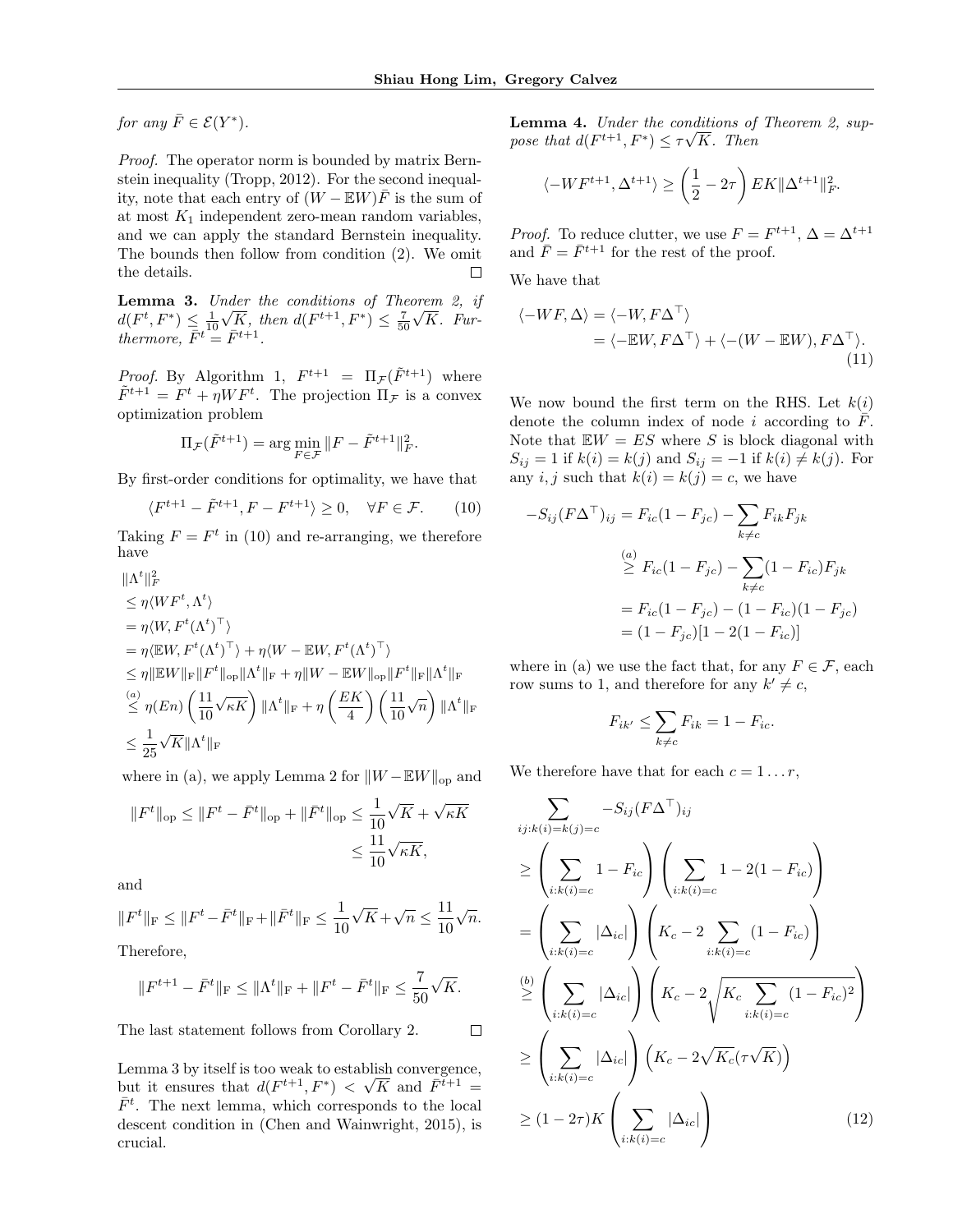where (b) is by Jensen's inequality.

Similarly, for any i, j such that  $k(i) = c \neq d = k(j)$ , we have

$$
- S_{ij}(F\Delta^{\top})_{ij} - S_{ji}(F\Delta^{\top})_{ji}
$$
  
=  $\left(F_{id}(F_{jd}-1) + \sum_{k \neq d} F_{ik}F_{jk}\right) +$   
 $\left(F_{jc}(F_{ic}-1) + \sum_{k \neq c} F_{ik}F_{jk}\right)$   
 $\geq (F_{ic}F_{jc} - F_{id}(1 - F_{jd})) + (F_{jd}F_{id} - F_{jc}(1 - F_{ic}))$   
=  $F_{jc}(1 - 2(1 - F_{ic})) + F_{id}(1 - 2(1 - F_{jd}))$ 

and therefore for each pair  $(c, d)$ ,  $c \neq d$ ,

$$
\sum_{ij:k(i)=c,k(j)=d} -S_{ij}(F\Delta^{\top})_{ij} + \sum_{ij:k(i)=d,k(j)=c} -S_{ij}(F\Delta^{\top})_{ij}
$$
\n
$$
\geq \sum_{ij:k(i)=c,k(j)=d} F_{jc}(1-2(1-F_{ic})) + F_{id}(1-2(1-F_{jd}))
$$
\n
$$
= \left(\sum_{i:k(i)=d} F_{ic}\right) \left(\sum_{i:k(i)=c} 1-2(1-F_{ic})\right) + \left(\sum_{i:k(i)=c} F_{id}\right) \left(\sum_{i:k(i)=d} 1-2(1-F_{id})\right)
$$
\n
$$
\geq (1-2\tau)K \left(\sum_{i:k(i)=d} |\Delta_{ic}|\right) + (1-2\tau)K \left(\sum_{i:k(i)=c} |\Delta_{id}|\right).
$$
\n(13)

Combining  $(12)$  and  $(13)$ , we have

$$
\langle -\mathbb{E}W, F\Delta^{\top} \rangle \ge (1 - 2\tau) E K \|\Delta\|_1. \tag{14}
$$

We are now ready to finish the proof. Continuing from (11),

$$
\langle -WF, \Delta \rangle
$$
  
=  $\langle -EW, F\Delta^{\top} \rangle + \langle -(W - EW), F\Delta^{\top} \rangle$   
=  $\langle -EW, F\Delta^{\top} \rangle + \langle -(W - EW), \overline{F}\Delta^{\top} \rangle +$   
 $\langle -(W - EW), \Delta \Delta^{\top} \rangle$   
 $\geq (1 - 2\tau)EK \|\Delta\|_1 - \| (W - EW)F\|_{\infty} \|\Delta\|_1$   
 $- \|W - EW\|_{\text{op}} \|\Delta\|_F^2$   
 $\stackrel{(c)}{\geq} (1 - 2\tau)EK \|\Delta\|_1 - \frac{EK}{2} \|\Delta\|_1$   
 $\geq \left(\frac{1}{2} - 2\tau\right)EK \|\Delta\|_F^2$ 

where in (c) we apply Lemma 2 and use the fact that  $\|\Delta\|_{\mathrm{F}}^2 \leq \|\Delta\|_{\infty} \|\Delta\|_1 \leq \|\Delta\|_1.$  $\Box$ 

Lemma 4 is used to derive the following key bound for the proof of the main theorem.

Lemma 5. Under the conditions of Theorem 2, suppose that  $d(F^{t+1}, F^*) \leq \frac{7}{50}$ √ K. Then

$$
\frac{1}{\eta}\langle \Lambda^{t}, -\Delta^{t+1}\rangle \geq \frac{1}{5}EK\|\Delta^{t+1}\|_F^2 - \frac{25^2}{32}\frac{En^2}{K}\|\Lambda^{t}\|_F^2
$$

*Proof.* Using Lemma 4 with  $\tau = \frac{7}{50}$ , we have that

$$
\langle -WF^{t}, \Delta^{t+1} \rangle
$$
  
\n
$$
= \langle -WF^{t+1} + W\Lambda^{t}, \Delta^{t+1} \rangle
$$
  
\n
$$
\geq \frac{11}{50} E K ||\Delta^{t+1}||_F^2 - |\langle (EW)\Lambda^{t}, \Delta^{t+1} \rangle|
$$
  
\n
$$
- |\langle (W - EW)\Lambda^{t}, \Delta^{t+1} \rangle|
$$
  
\n
$$
\geq \frac{11}{50} E K ||\Delta^{t+1}||_F^2 - ||EW||_F ||\Lambda^{t}||_F ||\Delta^{t+1}||_F
$$
  
\n
$$
- ||W - EW||_{op} ||\Lambda^{t}||_F ||\Delta^{t+1}||_F
$$
  
\n
$$
\stackrel{(a)}{\geq} \frac{11}{50} E K ||\Delta^{t+1}||_F^2 - \frac{5En}{4} ||\Lambda^{t}||_F ||\Delta^{t+1}||_F
$$
  
\n
$$
\stackrel{(b)}{\geq} \frac{11}{50} E K ||\Delta^{t+1}||_F^2 - \frac{EK}{50} ||\Delta^{t+1}||_F^2 - \frac{25^2En^2}{32K} ||\Lambda^{t}||_F^2
$$
  
\n
$$
\geq \frac{1}{5} E K ||\Delta^{t+1}||_F^2 - \frac{25^2En^2}{32K} ||\Lambda^{t}||_F^2
$$
 (15)

where in (a) we apply Lemma 2 and in (b) we use the fact that  $ab \leq \frac{a^2 + b^2}{2}$  $\frac{+b^2}{2}$ .

Using (10) with  $F = \bar{F}^t$ , we have that

$$
\langle WF^t - \frac{\Lambda^t}{\eta}, \Delta^{t+1} \rangle \ge 0.
$$

 $\Box$ Adding (15) to the above completes the proof.

#### 3.3 Proof of Theorem 2

 $\|$ 

Following Chen and Wainwright (2015), we prove by induction. By the condition of the theorem, we have  $d(F^0, F^*) \leq \frac{1}{10}\sqrt{K}$ . We will show that for  $t = 0, 1, \ldots$ , if  $d(F^t, F^*) \leq \frac{1}{10}$  $\overline{u}$  $K$ , then

$$
d(F^{t+1}, F^*)^2 \le \left(1 - \frac{1}{350\kappa^3 r^2}\right) d(F^t, F^*)^2.
$$

Lemma 3 ensures that  $\bar{F}^{t+1} = \bar{F}^t$ . Considering the triangle formed by  $\bar{F}^t$ ,  $F^t$  and  $F^{t+1}$ , we have that

$$
\Delta^{t+1} \|_{\mathrm{F}}^2 = \| \Delta^t \|_{\mathrm{F}}^2 - \| \Lambda^t \|_{\mathrm{F}}^2 + 2 \langle \Lambda^t, \Delta^{t+1} \rangle
$$
  
\n
$$
\overset{(a)}{\leq} \| \Delta^t \|_{\mathrm{F}}^2 - \| \Lambda^t \|_{\mathrm{F}}^2
$$
  
\n
$$
- \eta \frac{1}{5} E K \| \Delta^{t+1} \|_{\mathrm{F}}^2 + \eta \frac{25^2}{32} \frac{En^2}{K} \| \Lambda^t \|_{\mathrm{F}}^2
$$
  
\n
$$
\leq \left( 1 + \frac{K^2}{175\sqrt{\kappa}n^2} \right)^{-1} \| \Delta^t \|_{\mathrm{F}}^2
$$
  
\n
$$
\leq \left( 1 - \frac{K^2}{350\sqrt{\kappa}n^2} \right) \| \Delta^t \|_{\mathrm{F}}^2
$$
  
\n
$$
\leq \left( 1 - \frac{1}{350\kappa^3 r^2} \right) \| \Delta^t \|_{\mathrm{F}}^2
$$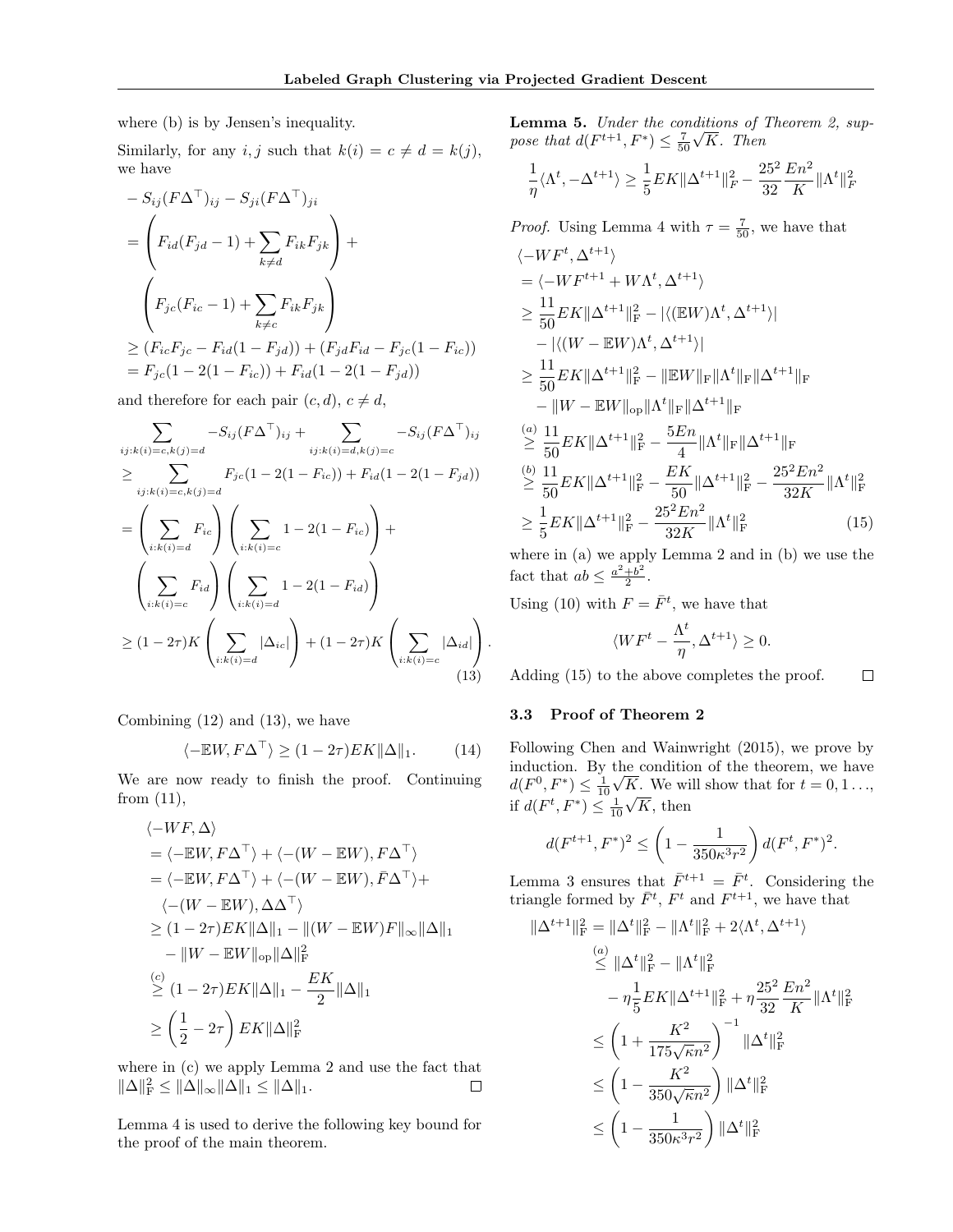

Figure 1: Ground truth recovery rate. White regions denote success while dark regions are failures.

where we apply Lemma 5 in (a). Recursively applying the above completes the proof.

# 4 Experiments

We evaluate the proposed algorithm on graphs generated by the stochastic block model under various parameter settings. In all our experiments, we use a constant step size of 0.01 and stopping threshold  $\epsilon = 10^{-6}$  for the projected gradient descent. All kmeans steps use k-means++ with 10 repetitions. We focus on comparing the performance between the convex and the proposed non-convex approach. For more extensive empirical results on the convex approach in the labeled graph clustering setting, including results on real data sets, we refer the reader to (Lim et al., 2017).

A first feasible check is performed on standard binary graphs with within-cluster edge probability p and between-cluster edge probability q, across a wide range of  $p$  and  $q$ . We measure the performance in terms of the rate of exact recovery of the underlying ground truth and compare this with the convex approach using the ADMM solver as proposed in (Lim et al., 2014).

Figure 1 shows the results over various combination of  $(p, q)$  pairs, for  $n = 200$  and 4 equal-size clusters. Since we assume  $p > q$ , only the bottom-right half of the plot is meaningful. We clearly observe that the region of success is comparable between the two approaches. In fact, we observe a slightly wider coverage by the projected gradient approach – we attribute this to the differences in stopping conditions used in each approach.

To go beyond the binary graph, Figure 2 shows the performance for partially observable graphs, where a pair of nodes produces the label "unknown" with probability 0.5. Here, we include the results from spectral clustering, which we use for initialization.

Also included are results for "vanilla" k-means on entire rows of W. The horizontal axis shows KLdivergence between the within-class label distribution  $\mu$  and between-class label distribution  $\nu$ . We observe that both the projected gradient descent and ADMM outperform spectral clustering and vanilla k-means, in terms of both full recovery rate as well as pairwise error rate. Figure 3 shows the same settings but with two independent observations per pair. Such observations can be obtained from, for example, multiple independent snapshots of a graph. We observe overall improvement in clustering performance as expected, with the same qualitative difference between the algorithms.

The real difference between the convex and non-convex approaches is illustrated in Figure 4, where we plot the computation time required for convergence as  $n$ grows. It is clear that the gap in terms of computation time grows dramatically with respect to n. Considering that both approaches have similar theoretical performance guarantees, we believe that the proposed approach would be more relevant in practical scenarios.

## 5 Discussion and Future Work

We have presented a non-convex approach based on projected gradient descent and showed that it enjoys similar theoretical performance guarantees as in the convex approach. While the bound in Theorem 2 is encouraging, we believe that it is not optimal, at least based on empirical evidence so far. In particular, the rate of convergence has a high-degree dependence on the number of clusters, making the (naive) overall time complexity  $O(r^3n^2 \log \frac{1}{\varepsilon})$ . While this can be alleviated to a certain extend in the sparse case, the current rate seems suboptimal, considering that  $O(rn^2 \log \frac{1}{\varepsilon})$ has been demonstrated in the case of robust PCA (Yi et al., 2016), also with projected gradient descent.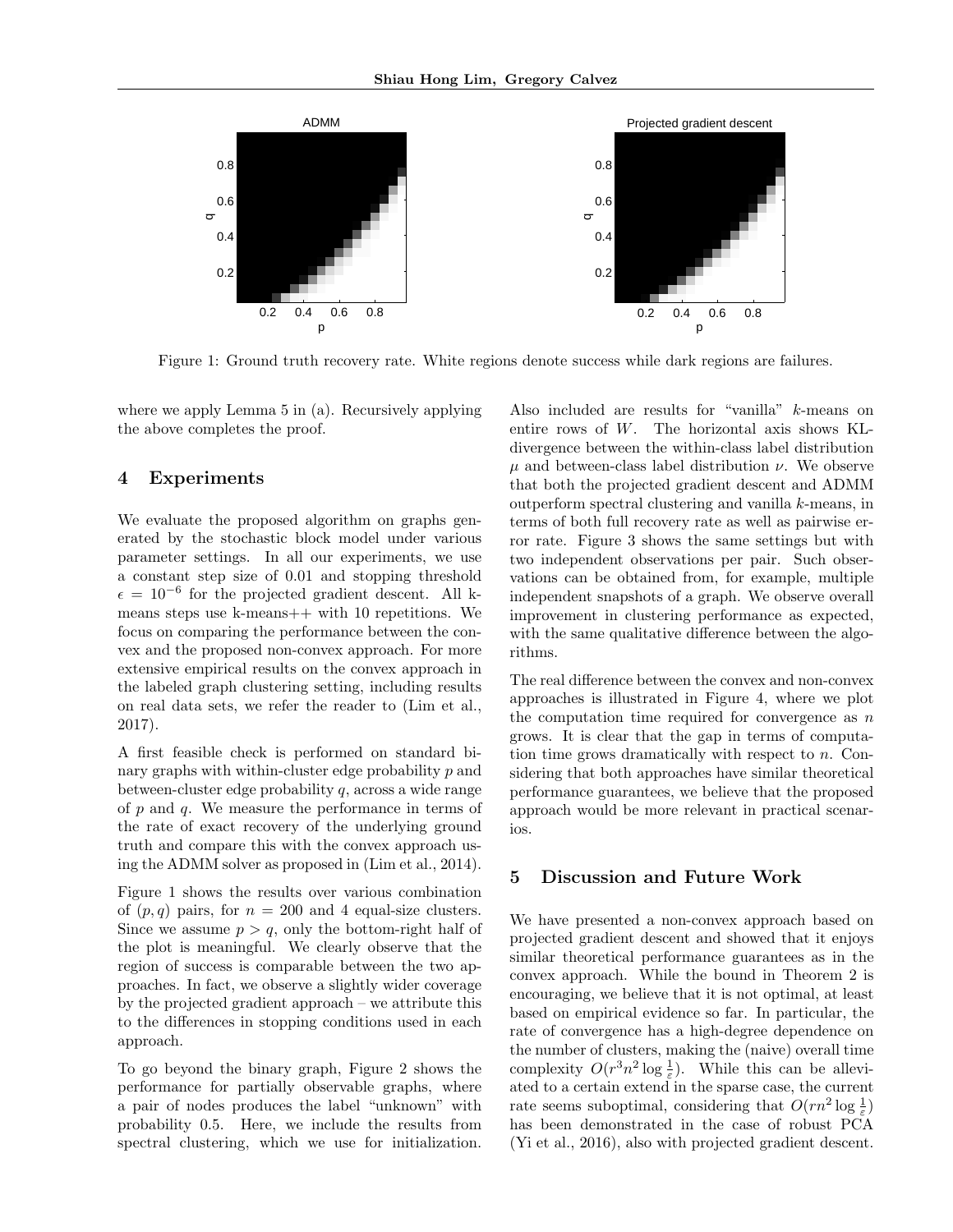

Figure 3:  $n = 400, 8$  clusters, two snapshots



Figure 4: Computation time as  $n$  grows

Improving this rate is therefore an interesting future work.

Another direction would be to adapt the approach to handle overlapping clusters, a scenario of great practical relevance. In this case, we are currently not aware of a clear convex counterpart in terms of approaches with provable performance guarantees, making this an interesting direction for future work.

# References

- Airoldi, E. M., Blei, D. M., Fienberg, S. E., and Xing, E. P. (2008). Mixed membership stochastic blockmodels. J. Mach. Learn. Res., 9:1981–2014.
- Ames, B. P. W. and Vavasis, S. (2011). Nuclear norm minimization for the planted clique and biclique problems. Mathematical Programming, 129(1):69– 89.
- Anandkumar, A., Ge, R., Hsu, D., Kakade, S. M., and Telgarsky, M. (2014). Tensor decompositions for learning latent variable models. J. Mach. Learn. Res., 15(1):2773–2832.
- Burer, S. and Monteiro, R. D. (2005). Local minima and convergence in low-rank semidefinite programming. Mathematical Programming, 103(3):427–444.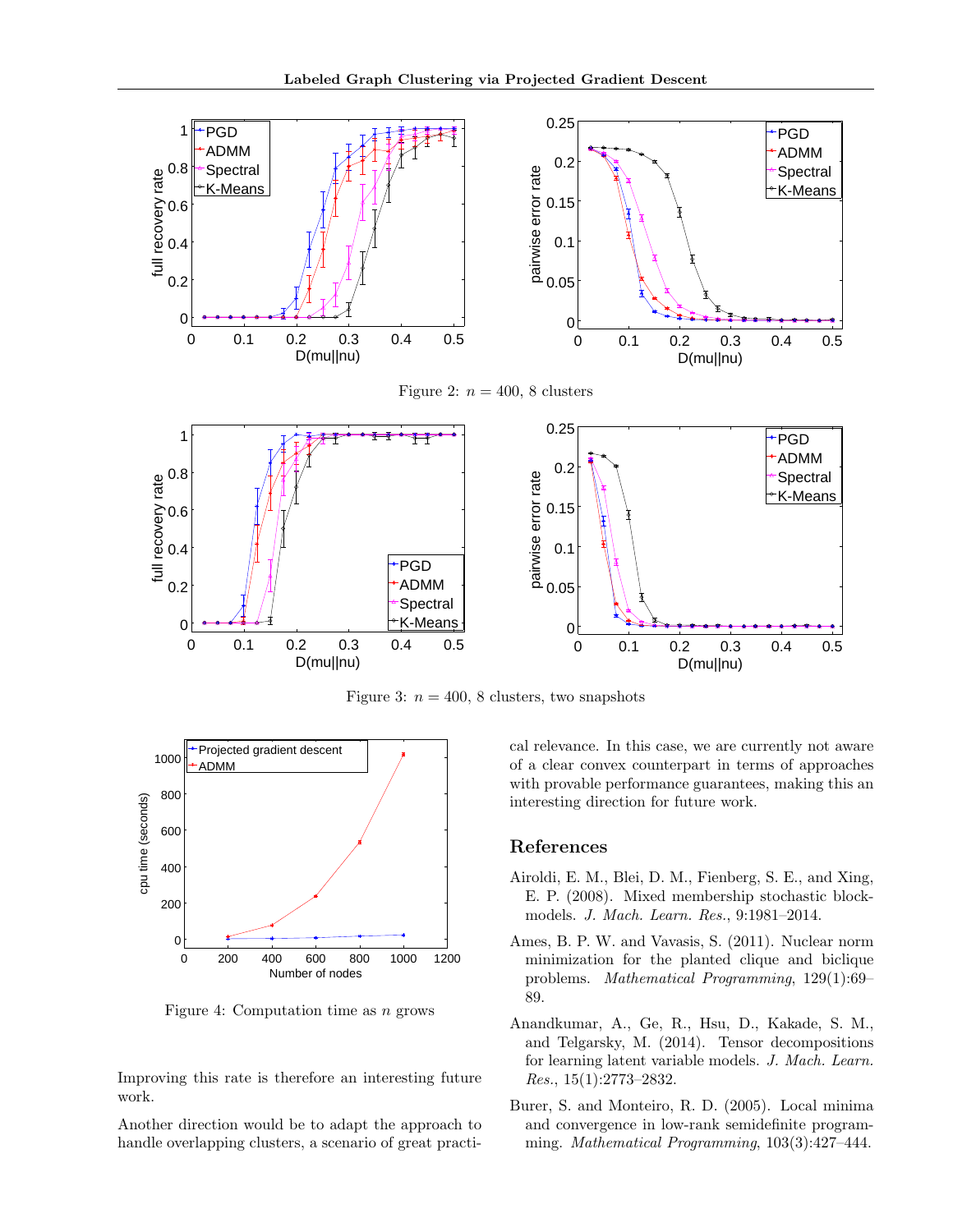- Cands, E. J., Li, X., and Soltanolkotabi, M. (2015). Phase retrieval via wirtinger flow: Theory and algorithms. IEEE Transactions on Information Theory, 61(4):1985–2007.
- Chaudhuri, K., Chung, F., and Tsiatas, A. (2012). Spectral clustering of graphs with general degrees in the extended planted partition model. In Proceedings of the 25th Annual Conference on Learning Theory (COLT), pages  $35.1-35.23$ .
- Chen, Y., Jalali, A., Sanghavi, S., and Xu, H. (2014a). Clustering partially observed graphs via convex optimization. Journal of Machine Learning Research, 15:2213–2238.
- Chen, Y., Lim, S. H., and Xu, H. (2014b). Weighted graph clustering with non-uniform uncertainties. In International Conference on Machine Learning.
- Chen, Y. and Wainwright, M. J. (2015). Fast lowrank estimation by projected gradient descent: General statistical and algorithmic guarantees. ArXiv e-prints.
- Condon, A. and Karp, R. M. (2001). Algorithms for graph partitioning on the planted partition model. Random Structures and Algorithms, 18(2):116–140.
- Gu, Q., Wang, Z. W., and Liu, H. (2016). Low-rank and sparse structure pursuit via alternating minimization. In Gretton, A. and Robert, C. C., editors, Proceedings of the 19th International Conference on Artificial Intelligence and Statistics, volume 51 of Proceedings of Machine Learning Research, pages 600–609, Cadiz, Spain. PMLR.
- Heimlicher, S., Lelarge, M., and Massoulié, L. (2012). Community detection in the labelled stochastic block model. In NIPS Workshop on Algorithmic and Statistical Approaches for Large Social Networks.
- Holland, P. W., Laskey, K. B., and Leinhardt, S. (1983). Stochastic blockmodels: Some first steps. Social Networks, 5:109–137.
- Kaufmann, E., Bonald, T., and Lelarge, M. (2016). A spectral algorithm with additive clustering for the recovery of overlapping communities in networks. In Algorithmic Learning Theory.
- Latouche, P., Birmel, E., and Ambroise, C. (2011). Overlapping stochastic block models with application to the french political blogosphere. Ann. Appl. Stat., 5(1):309–336.
- Lei, J. and Rinaldo, A. (2015). Consistency of spectral clustering in stochastic block models. Ann. Statist., 43(1):215–237.
- Lelarge, M., Massoulié, L., and Xu, J. (2013). Reconstruction in the Labeled Stochastic Block Model. In IEEE Information Theory Workshop, Seville, Spain.
- Lim, S. H., Chen, Y., and Xu, H. (2014). Clustering from labels and time-varying graphs. In Advances in Neural Information Processing Systems, pages 1188–1196.
- Lim, S. H., Chen, Y., and Xu, H. (2017). Clustering from general pairwise observations with applications to time-varying graphs. Journal of Machine Learning Research, 18(49):1–47.
- Mathieu, C. and Schudy, W. (2010). Correlation clustering with noisy input. In Proceedings of the 21st Annual ACM-SIAM Symposium on Discrete Algorithms, page 712.
- McSherry, F. (2001). Spectral partitioning of random graphs. In Proceedings of 42nd IEEE Symposium on Foundations of Computer Science, pages 529–537.
- Oymak, S. and Hassibi, B. (2011). Finding dense clusters via low rank + sparse decomposition. arXiv:1104.5186v1.
- Saade, A., Lelarge, M., Krzakala, F., and Zdeborov, L. (2016). Clustering from sparse pairwise measurements. In 2016 IEEE International Symposium on Information Theory (ISIT), pages 780–784.
- Sun, R. and Luo, Z. Q. (2015). Guaranteed matrix completion via nonconvex factorization. In 2015 IEEE 56th Annual Symposium on Foundations of Computer Science, pages 270–289.
- Tropp, J. A. (2012). User-friendly tail bounds for sums of random matrices. Foundations of Computational Mathematics, 12(4):389–434.
- Wang, W. and Carreira-Perpiñán, M. Á. (2013). Projection onto the probability simplex: An efficient algorithm with a simple proof, and an application. ArXiv e-prints.
- Wang, Z., Gu, Q., Ning, Y., and Liu, H. (2015). High dimensional em algorithm: Statistical optimization and asymptotic normality. In Cortes, C., Lawrence, N. D., Lee, D. D., Sugiyama, M., and Garnett, R., editors, Advances in Neural Information Processing Systems 28, pages 2521–2529. Curran Associates, Inc.
- Yi, X., Park, D., Chen, Y., and Caramanis, C. (2016). Fast algorithms for robust pca via gradient descent. In Lee, D. D., Sugiyama, M., Luxburg, U. V., Guyon, I., and Garnett, R., editors, Advances in Neural Information Processing Systems 29, pages 4152–4160. Curran Associates, Inc.
- Zhao, T., Wang, Z., and Liu, H. (2015). A nonconvex optimization framework for low rank matrix estimation. In Cortes, C., Lawrence, N. D., Lee, D. D., Sugiyama, M., and Garnett, R., editors, Advances in Neural Information Processing Systems 28, pages 559–567. Curran Associates, Inc.